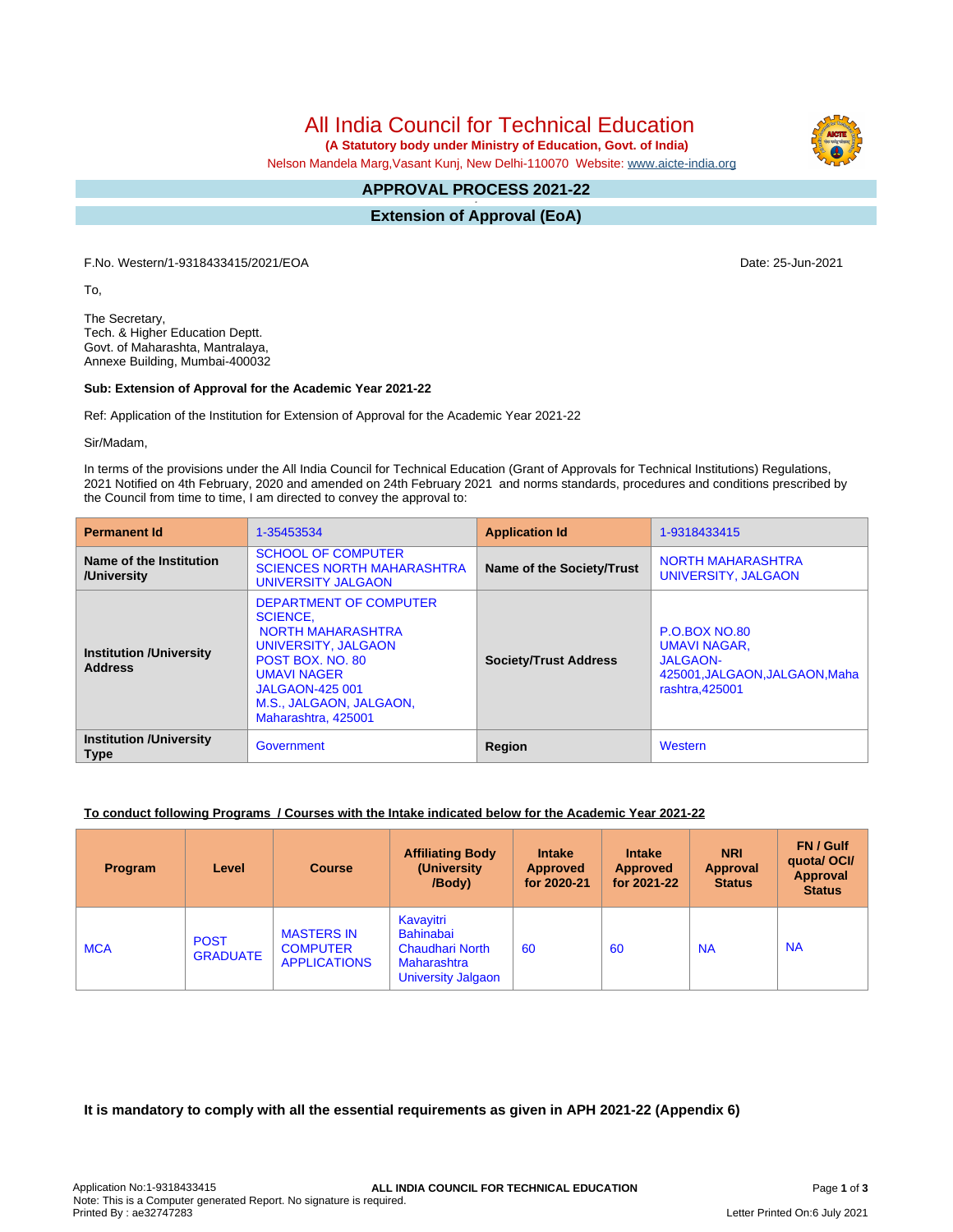# **Important Instructions**

- 1. The State Government/ UT/ Directorate of Technical Education/ Directorate of Medical Education shall ensure that 10% of reservation for Economically Weaker Section (EWS) as per the reservation policy for admission, operational from the Academic year 2019-20 is implemented without affecting the reservation percentages of SC/ ST/ OBC/ General. However, this would not be applicable in the case of Minority Institutions referred to the Clause (1) of Article 30 of Constitution of India. Such Institution shall be permitted to increase in annual permitted strength over a maximum period of two years.
- 2. The Institution offering courses earlier in the Regular Shift, First Shift, Second Shift/Part Time now amalgamated as total intake shall have to fulfil all facilities such as Infrastructure, Faculty and other requirements as per the norms specified in the Approval Process Handbook 2021-22 for the Total Approved Intake. Further, the Institutions Deemed to be Universities/ Institutions having Accreditation/ Autonomy status shall have to maintain the Faculty: Student ratio as specified in the Approval Process Handbook.
- 3. Strict compliance of Anti-Ragging Regulation, Establishment of Committee for SC/ ST, Establishment of Internal Complaint Committee (ICC), Establishment of Online Grievance Redressal Mechanism, Barrier Free Built Environment for disabled and elderly persons, Fire and Safety Certificate should be maintained as per the provisions made in Approval Process Handbook and AICTE Regulation notified from time to time.
- 4. In case of any differences in content in this Computer generated Extension of Approval Letter, the content/information as approved by the Executive Council / General Council as available on the record of AICTE shall be final and binding.

**Prof.Rajive Kumar Member Secretary, AICTE**

Copy \*\* to:

- **1. The Director of Technical Education\*\*, Maharashtra**
- **2**. **The Registrar\*\*,** Kavayitri Bahinabai Chaudhari North Maharashtra University Jalgaon
- **3. The Principal / Director,**

SCHOOL OF COMPUTER SCIENCES NORTH MAHARASHTRA UNIVERSITY JALGAON Department Of Computer Science, North Maharashtra University, Jalgaon Post Box. No. 80 Umavi Nager Jalgaon-425 001 M.S., Jalgaon,Jalgaon, Maharashtra,425001

**4. The Secretary / Chairman,**

P.O.BOX NO.80 UMAVI NAGAR, JALGAON- 425001 JALGAON,JALGAON Maharashtra,425001

**5. The Regional Officer,** All India Council for Technical Education Industrial Assurance Building 2nd Floor, Nariman Road Mumbai - 400 020, Maharashtra

## **6. Guard File(AICTE)**

Note: Validity of the Course details may be verified at <http://www.aicte-india.org/> **.**